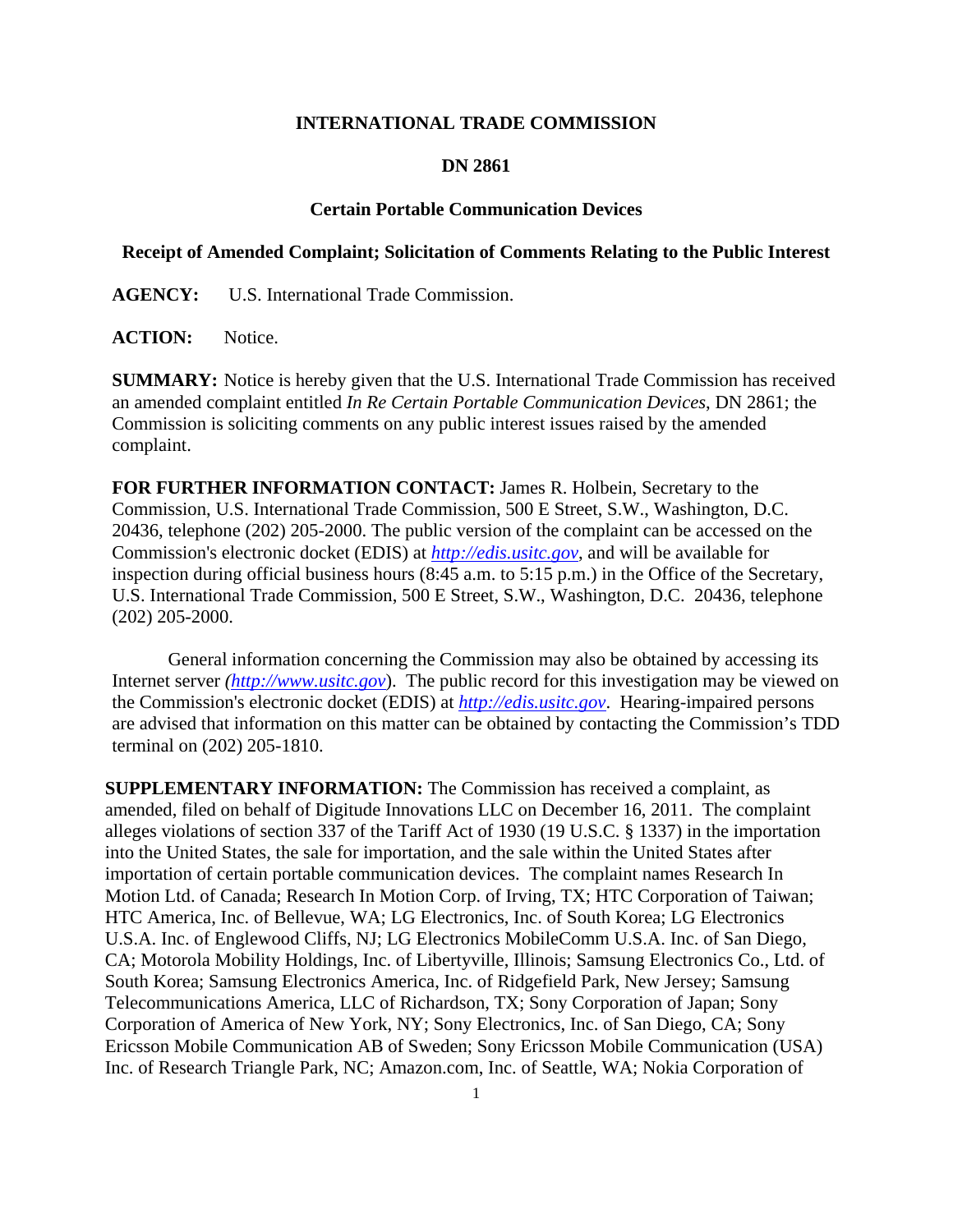Finland; Nokia Inc. of Irving, TX; Pantech & Curitel Communication, Inc. of South Korea; Pantech Wireless, Inc. of Atlanta, Georgia as respondents.

 The complainant, proposed respondents, other interested parties, and members of the public are invited to file comments, not to exceed five pages in length, on any public interest issues raised by the complaint. Comments should address whether issuance of an exclusion order and/or a cease and desist order in this investigation would negatively affect the public health and welfare in the United States, competitive conditions in the United States economy, the production of like or directly competitive articles in the United States, or United States consumers.

In particular, the Commission is interested in comments that:

- (i) explain how the articles potentially subject to the orders are used in the United States;
- (ii) identify any public health, safety, or welfare concerns in the United States relating to the potential orders;
- (iii) indicate the extent to which like or directly competitive articles are produced in the United States or are otherwise available in the United States, with respect to the articles potentially subject to the orders; and
- (iv) indicate whether Complainant, Complainant's licensees, and/or third party suppliers have the capacity to replace the volume of articles potentially subject to an exclusion order and a cease and desist order within a commercially reasonable time.

 Written submissions must be filed no later than by close of business, five business days after the date of publication of this notice in the *Federal Register*. There will be further opportunities for comment on the public interest after the issuance of any final initial determination in this investigation.

 Persons filing written submissions must file the original document and 12 true copies thereof on or before the deadlines stated above with the Office of the Secretary. Submissions should refer to the docket number ("Docket No. 2861") in a prominent place on the cover page and/or the first page. The Commission's rules authorize filing submissions with the Secretary by facsimile or electronic means only to the extent permitted by section 201.8 of the rules (see Handbook for Electronic Filing Procedures,

http://www.usitc.gov/secretary/fed\_reg\_notices/rules/documents/handbook\_on\_electronic\_filing. pdf. Persons with questions regarding electronic filing should contact the Secretary (202-205- 2000).

 Any person desiring to submit a document to the Commission in confidence must request confidential treatment. All such requests should be directed to the Secretary to the Commission and must include a full statement of the reasons why the Commission should grant such